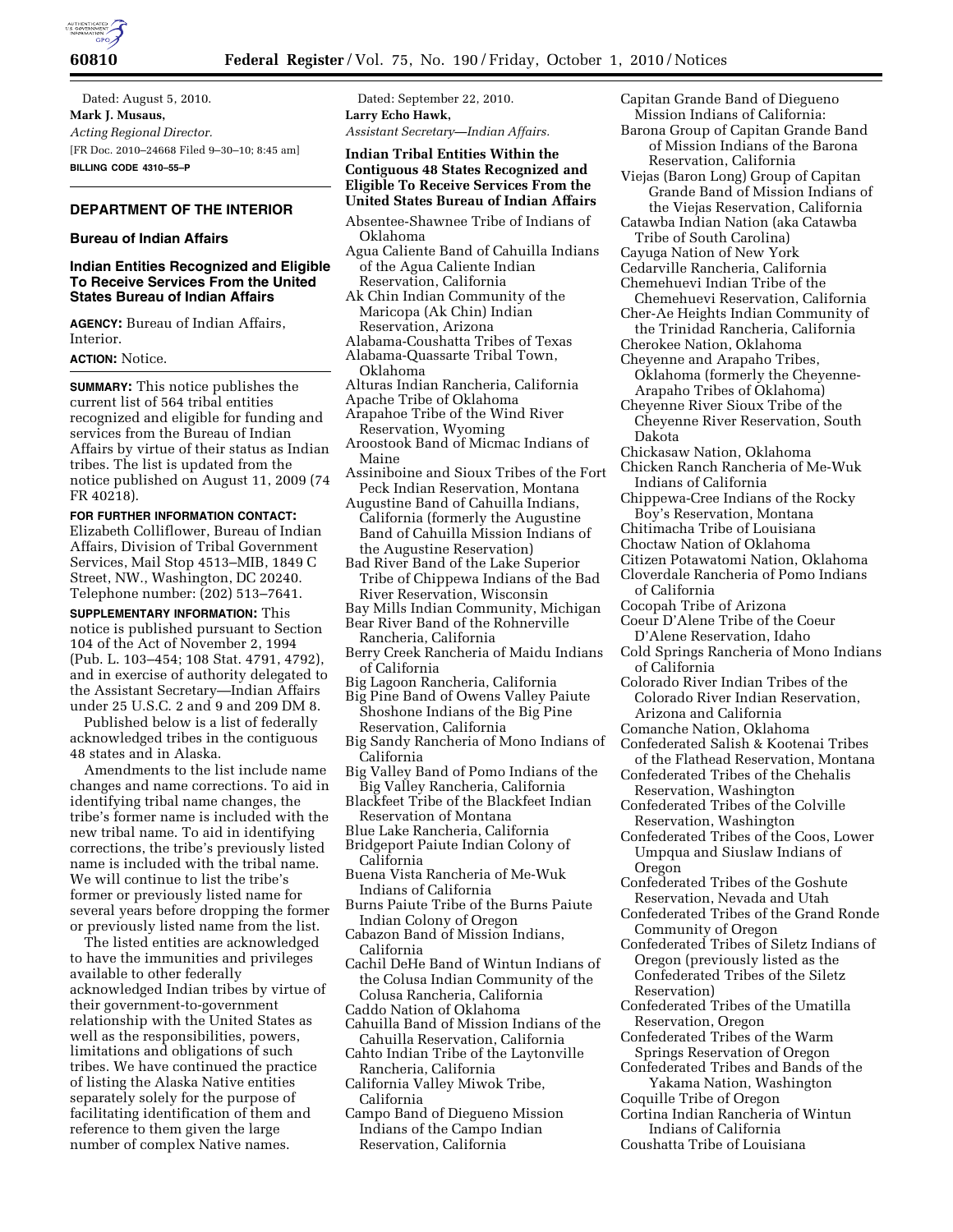- Cow Creek Band of Umpqua Indians of Oregon
- Cowlitz Indian Tribe, Washington Coyote Valley Band of Pomo Indians of California
- Crow Tribe of Montana
- Crow Creek Sioux Tribe of the Crow
- Creek Reservation, South Dakota Death Valley Timbi-Sha Shoshone Band
- of California Delaware Nation, Oklahoma
- Delaware Tribe of Indians, Oklahoma
- Dry Creek Rancheria of Pomo Indians of California
- Duckwater Shoshone Tribe of the Duckwater Reservation, Nevada
- Eastern Band of Cherokee Indians of North Carolina
- Eastern Shawnee Tribe of Oklahoma
- Elem Indian Colony of Pomo Indians of the Sulphur Bank Rancheria, California
- Elk Valley Rancheria, California
- Ely Shoshone Tribe of Nevada
- Enterprise Rancheria of Maidu Indians of California
- Ewiiaapaayp Band of Kumeyaay Indians, California
- Federated Indians of Graton Rancheria, California
- Flandreau Santee Sioux Tribe of South Dakota
- Forest County Potawatomi Community, Wisconsin
- Fort Belknap Indian Community of the Fort Belknap Reservation of Montana
- Fort Bidwell Indian Community of the Fort Bidwell Reservation of California
- Fort Independence Indian Community of Paiute Indians of the Fort Independence Reservation, California
- Fort McDermitt Paiute and Shoshone Tribes of the Fort McDermitt Indian Reservation, Nevada and Oregon
- 
- Fort McDowell Yavapai Nation, Arizona Fort Mojave Indian Tribe of Arizona, California & Nevada
- Fort Sill Apache Tribe of Oklahoma
- Gila River Indian Community of the Gila River Indian Reservation, Arizona
- Grand Traverse Band of Ottawa and Chippewa Indians, Michigan
- Greenville Rancheria of Maidu Indians of California
- Grindstone Indian Rancheria of Wintun-Wailaki Indians of California
- Guidiville Rancheria of California Habematolel Pomo of Upper Lake,
	- California
- Hannahville Indian Community, Michigan
- Havasupai Tribe of the Havasupai Reservation, Arizona
- Ho-Chunk Nation of Wisconsin
- Hoh Indian Tribe of the Hoh Indian Reservation, Washington
- Hoopa Valley Tribe, California Hopi Tribe of Arizona
- Hopland Band of Pomo Indians of the Hopland Rancheria, California
- Houlton Band of Maliseet Indians of Maine
- Hualapai Indian Tribe of the Hualapai Indian Reservation, Arizona
- Iipay Nation of Santa Ysabel, California (formerly the Santa Ysabel Band of Diegueno Mission Indians of the Santa Ysabel Reservation)
- Inaja Band of Diegueno Mission Indians of the Inaja and Cosmit Reservation, California
- Ione Band of Miwok Indians of California
- Iowa Tribe of Kansas and Nebraska
- Iowa Tribe of Oklahoma
- Jackson Rancheria of Me-Wuk Indians of California
- Jamestown S'Klallam Tribe of Washington
- Jamul Indian Village of California Jena Band of Choctaw Indians,
	- Louisiana
- Jicarilla Apache Nation, New Mexico Kaibab Band of Paiute Indians of the
- Kaibab Indian Reservation, Arizona Kalispel Indian Community of the
- Kalispel Reservation, Washington Karuk Tribe (formerly the Karuk Tribe of California)
- Kashia Band of Pomo Indians of the

Stewarts Point Rancheria, California Kaw Nation, Oklahoma

- Kewa Pueblo, New Mexico (formerly the Pueblo of Santo Domingo)
- Keweenaw Bay Indian Community, Michigan
- Kialegee Tribal Town, Oklahoma Kickapoo Tribe of Indians of the
- Kickapoo Reservation in Kansas
- Kickapoo Tribe of Oklahoma
- Kickapoo Traditional Tribe of Texas
- Kiowa Indian Tribe of Oklahoma
- Klamath Tribes, Oregon
- Kootenai Tribe of Idaho La Jolla Band of Luiseno Indians, California (formerly the La Jolla Band of Luiseno Mission Indians of
- the La Jolla Reservation) La Posta Band of Diegueno Mission Indians of the La Posta Indian Reservation, California
- Lac Courte Oreilles Band of Lake Superior Chippewa Indians of Wisconsin
- Lac du Flambeau Band of Lake Superior Chippewa Indians of the Lac du Flambeau Reservation of Wisconsin
- Lac Vieux Desert Band of Lake Superior Chippewa Indians, Michigan
- Las Vegas Tribe of Paiute Indians of the Las Vegas Indian Colony, Nevada
- Little River Band of Ottawa Indians, Michigan
- Little Traverse Bay Bands of Odawa Indians, Michigan
- Lower Lake Rancheria, California
- Los Coyotes Band of Cahuilla and Cupeno Indians, California (formerly the Los Coyotes Band of Cahuilla & Cupeno Indians of the Los Coyotes Reservation)
- Lovelock Paiute Tribe of the Lovelock Indian Colony, Nevada
- Lower Brule Sioux Tribe of the Lower Brule Reservation, South Dakota
- Lower Elwha Tribal Community of the Lower Elwha Reservation,

Washington

- Lower Sioux Indian Community in the State of Minnesota
- Lummi Tribe of the Lummi Reservation, Washington
- Lytton Rancheria of California
- Makah Indian Tribe of the Makah Indian Reservation, Washington
- Manchester Band of Pomo Indians of the Manchester-Point Arena Rancheria, California
- Manzanita Band of Diegueno Mission Indians of the Manzanita Reservation, California
- Mashantucket Pequot Tribe of **Connecticut**
- Mashpee Wampanoag Tribe, Massachusetts
- Match-e-be-nash-she-wish Band of Pottawatomi Indians of Michigan
- Mechoopda Indian Tribe of Chico Rancheria, California
- Menominee Indian Tribe of Wisconsin
- Mesa Grande Band of Diegueno Mission Indians of the Mesa Grande
- Reservation, California Mescalero Apache Tribe of the
- Mescalero Reservation, New Mexico Miami Tribe of Oklahoma
- Miccosukee Tribe of Indians of Florida
- Middletown Rancheria of Pomo Indians of California
	- Minnesota Chippewa Tribe, Minnesota (Six component reservations:
- Bois Forte Band (Nett Lake); Fond du Lac Band; Grand Portage Band; Leech Lake Band; Mille Lacs Band; White Earth Band)
- Mississippi Band of Choctaw Indians, Mississippi
- Moapa Band of Paiute Indians of the Moapa River Indian Reservation, Nevada
- Modoc Tribe of Oklahoma
- Mohegan Indian Tribe of Connecticut

the Morongo Reservation) Muckleshoot Indian Tribe of the

Island

Morongo Band of Mission Indians, California (formerly the Morongo Band of Cahuilla Mission Indians of

Mooretown Rancheria of Maidu Indians of California

Muckleshoot Reservation, Washington Muscogee (Creek) Nation, Oklahoma Narragansett Indian Tribe of Rhode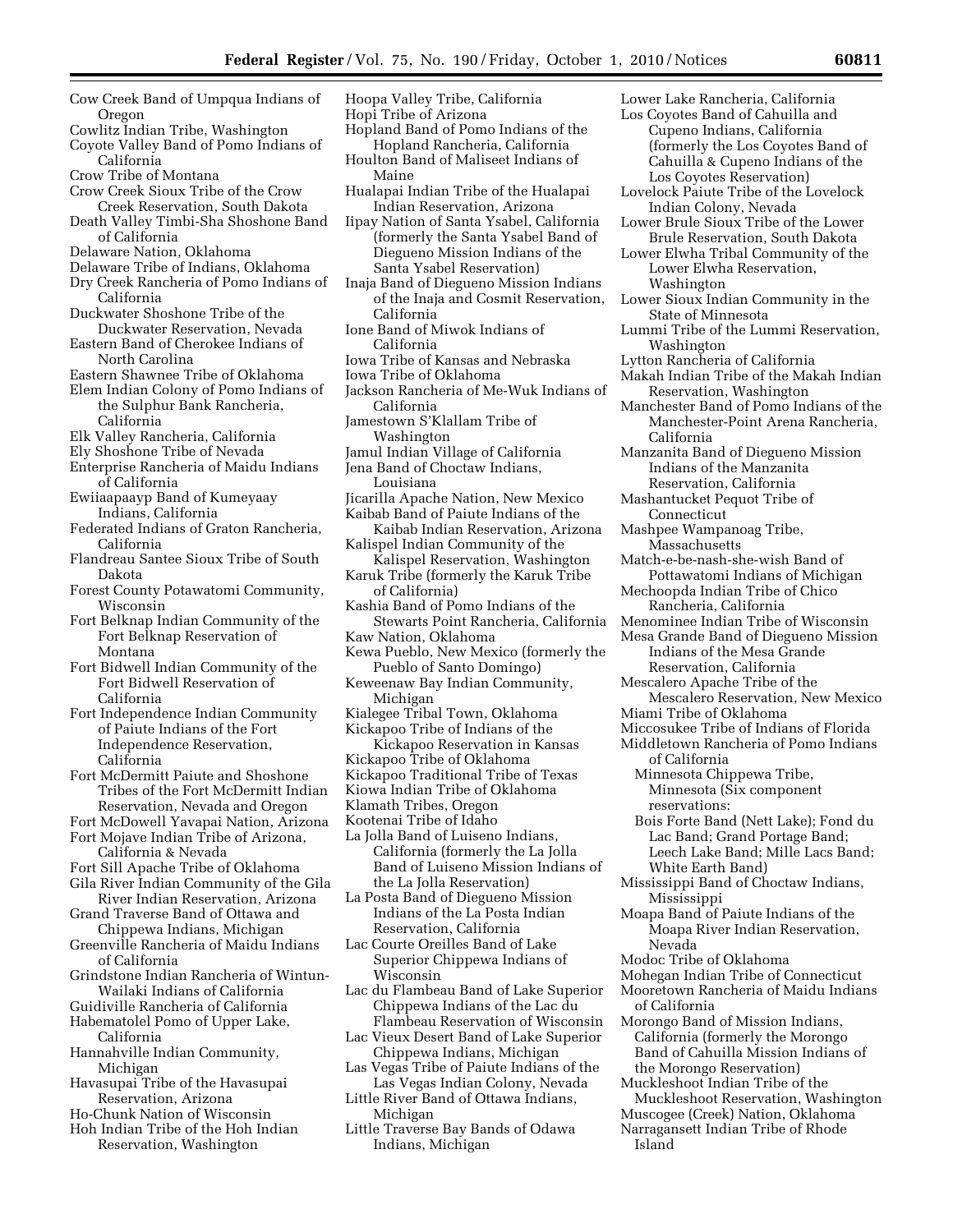- Navajo Nation, Arizona, New Mexico & Utah
- Nez Perce Tribe, Idaho (previously listed as Nez Perce Tribe of Idaho)
- Nisqually Indian Tribe of the Nisqually Reservation, Washington
- Nooksack Indian Tribe of Washington Northern Cheyenne Tribe of the
- Northern Cheyenne Indian Reservation, Montana
- Northfork Rancheria of Mono Indians of California
- Northwestern Band of Shoshoni Nation of Utah (Washakie)
- Nottawaseppi Huron Band of the Potawatomi, Michigan (formerly the Huron Potawatomi, Inc.)
- Oglala Sioux Tribe of the Pine Ridge Reservation, South Dakota
- Ohkay Owingeh, New Mexico (formerly the Pueblo of San Juan)
- Omaha Tribe of Nebraska
- Oneida Nation of New York
- Oneida Tribe of Indians of Wisconsin
- Onondaga Nation of New York Osage Nation, Oklahoma (formerly the
- Osage Tribe)
- Ottawa Tribe of Oklahoma
- Otoe-Missouria Tribe of Indians, Oklahoma
- Paiute Indian Tribe of Utah (Cedar Band of Paiutes, Kanosh Band of Paiutes, Koosharem Band of Paiutes, Indian Peaks Band of Paiutes, and Shivwits Band of Paiutes) (formerly Paiute Indian Tribe of Utah (Cedar City Band of Paiutes, Kanosh Band of Paiutes, Koosharem Band of Paiutes, Indian Peaks Band of Paiutes, and Shivwits Band of Paiutes))
- Paiute-Shoshone Indians of the Bishop Community of the Bishop Colony, California
- Paiute-Shoshone Tribe of the Fallon Reservation and Colony, Nevada
- Paiute-Shoshone Indians of the Lone Pine Community of the Lone Pine Reservation, California
- Pala Band of Luiseno Mission Indians of the Pala Reservation, California
- Pascua Yaqui Tribe of Arizona
- Paskenta Band of Nomlaki Indians of California
- Passamaquoddy Tribe of Maine
- Pauma Band of Luiseno Mission Indians of the Pauma & Yuima Reservation, California
- Pawnee Nation of Oklahoma
- Pechanga Band of Luiseno Mission Indians of the Pechanga Reservation, California
- Penobscot Tribe of Maine
- Peoria Tribe of Indians of Oklahoma
- Picayune Rancheria of Chukchansi Indians of California
- Pinoleville Pomo Nation, California (formerly the Pinoleville Rancheria of Pomo Indians of California)
- Pit River Tribe, California (includes XL Ranch, Big Bend, Likely, Lookout,

Montgomery Creek and Roaring Creek Rancherias) Poarch Band of Creek Indians of Alabama Pokagon Band of Potawatomi Indians, Michigan and Indiana Ponca Tribe of Indians of Oklahoma Ponca Tribe of Nebraska Port Gamble Indian Community of the Port Gamble Reservation, Washington Potter Valley Tribe, California Prairie Band of Potawatomi Nation, Kansas Prairie Island Indian Community in the State of Minnesota Pueblo of Acoma, New Mexico Pueblo of Cochiti, New Mexico Pueblo of Jemez, New Mexico Pueblo of Isleta, New Mexico Pueblo of Laguna, New Mexico Pueblo of Nambe, New Mexico Pueblo of Picuris, New Mexico Pueblo of Pojoaque, New Mexico Pueblo of San Felipe, New Mexico Pueblo of San Ildefonso, New Mexico Pueblo of Sandia, New Mexico Pueblo of Santa Ana, New Mexico Pueblo of Santa Clara, New Mexico Pueblo of Taos, New Mexico Pueblo of Tesuque, New Mexico Pueblo of Zia, New Mexico

Puyallup Tribe of the Puyallup Reservation, Washington

- Pyramid Lake Paiute Tribe of the Pyramid Lake Reservation, Nevada
- Quapaw Tribe of Indians, Oklahoma
- Quartz Valley Indian Community of the Quartz Valley Reservation of California
- Quechan Tribe of the Fort Yuma Indian Reservation, California & Arizona
- Quileute Tribe of the Quileute Reservation, Washington
- Quinault Tribe of the Quinault Reservation, Washington
- Ramona Band of Cahuilla, California (formerly the Ramona Band or Village of Cahuilla Mission Indians of California)
- Red Cliff Band of Lake Superior Chippewa Indians of Wisconsin
- Red Lake Band of Chippewa Indians,
- Minnesota Redding Rancheria, California
- Redwood Valley Rancheria of Pomo Indians of California
- Reno-Sparks Indian Colony, Nevada
- Resighini Rancheria, California
- Rincon Band of Luiseno Mission
- Indians of the Rincon Reservation, California
- Robinson Rancheria of Pomo Indians of California
- Rosebud Sioux Tribe of the Rosebud Indian Reservation, South Dakota
- Round Valley Indian Tribes of the Round Valley Reservation, California
- Sac & Fox Tribe of the Mississippi in Iowa
- Sac & Fox Nation of Missouri in Kansas and Nebraska
- Sac & Fox Nation, Oklahoma
- Saginaw Chippewa Indian Tribe of Michigan
- St. Croix Chippewa Indians of Wisconsin
- Saint Regis Mohawk Tribe, New York (formerly the St. Regis Band of Mohawk Indians of New York)
- Salt River Pima-Maricopa Indian Community of the Salt River Reservation, Arizona
- Samish Indian Tribe, Washington
- San Carlos Apache Tribe of the San Carlos Reservation, Arizona
- San Juan Southern Paiute Tribe of Arizona
- San Manuel Band of Mission Indians, California (previously listed as the San Manual Band of Serrano Mission Indians of the San Manual Reservation)
- San Pasqual Band of Diegueno Mission Indians of California
- Santa Rosa Indian Community of the Santa Rosa Rancheria, California
- Santa Rosa Band of Cahuilla Indians, California (formerly the Santa Rosa Band of Cahuilla Mission Indians of the Santa Rosa Reservation)
- Santa Ynez Band of Chumash Mission Indians of the Santa Ynez Reservation, California
- Santee Sioux Nation, Nebraska
- Sauk-Suiattle Indian Tribe of Washington
- Sault Ste. Marie Tribe of Chippewa Indians of Michigan
- Scotts Valley Band of Pomo Indians of California
- Seminole Nation of Oklahoma
- Seminole Tribe of Florida (Dania, Big Cypress, Brighton, Hollywood & Tampa Reservations)
- Seneca Nation of New York
- Seneca-Cayuga Tribe of Oklahoma
- Shakopee Mdewakanton Sioux Community of Minnesota
- Shawnee Tribe, Oklahoma
- Sherwood Valley Rancheria of Pomo Indians of California
- Shingle Springs Band of Miwok Indians, Shingle Springs Rancheria (Verona Tract), California
- Shoalwater Bay Tribe of the Shoalwater Bay Indian Reservation,
- Washington
- Shoshone Tribe of the Wind River Reservation, Wyoming
- Shoshone-Bannock Tribes of the Fort Hall Reservation of Idaho
- Shoshone-Paiute Tribes of the Duck Valley Reservation, Nevada
- Sisseton-Wahpeton Oyate of the Lake Traverse Reservation, South Dakota
- Skokomish Indian Tribe of the Skokomish Reservation, Washington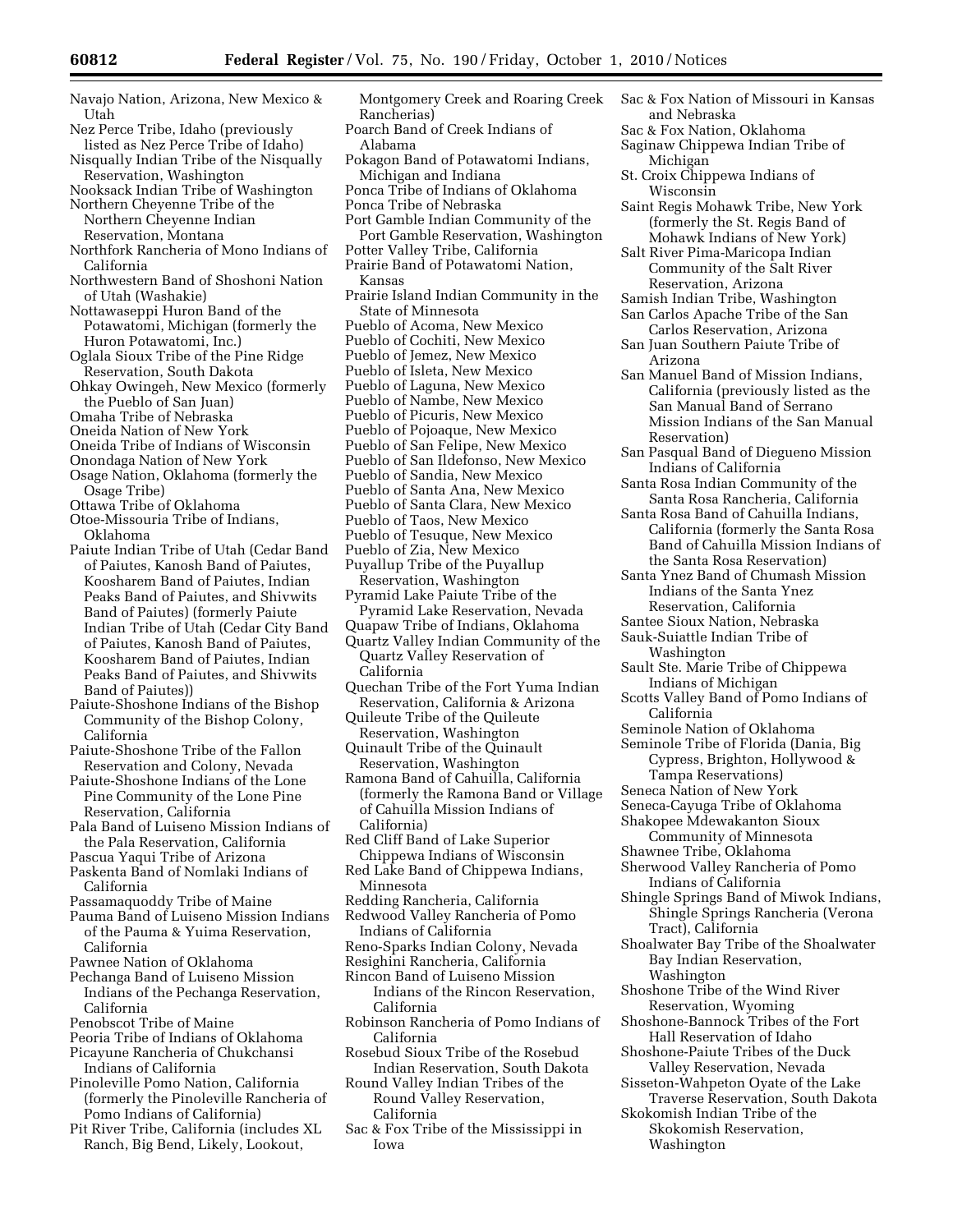- Skull Valley Band of Goshute Indians of Utu Utu Gwaitu Paiute Tribe of the Utah
- Smith River Rancheria, California
- Snoqualmie Tribe, Washington
- Soboba Band of Luiseno Indians, California
- Sokaogon Chippewa Community, Wisconsin
- Southern Ute Indian Tribe of the Southern Ute Reservation, Colorado
- Spirit Lake Tribe, North Dakota
- Spokane Tribe of the Spokane Reservation, Washington
- Squaxin Island Tribe of the Squaxin Island Reservation, Washington
- Standing Rock Sioux Tribe of North & South Dakota
- Stockbridge Munsee Community, Wisconsin
- Stillaguamish Tribe of Washington Summit Lake Paiute Tribe of Nevada Suquamish Indian Tribe of the Port
- Madison Reservation, Washington Susanville Indian Rancheria, California
- Swinomish Indians of the Swinomish Reservation, Washington Sycuan Band of the Kumeyaay Nation
- Table Mountain Rancheria of California Te-Moak Tribe of Western Shoshone
- Indians of Nevada (Four constituent bands: Battle Mountain Band; Elko Band; South Fork Band and Wells Band)
- Thlopthlocco Tribal Town, Oklahoma Three Affiliated Tribes of the Fort
- Berthold Reservation, North Dakota Tohono O'odham Nation of Arizona Tonawanda Band of Seneca Indians of
- New York
- Tonkawa Tribe of Indians of Oklahoma
- Tonto Apache Tribe of Arizona
- Torres Martinez Desert Cahuilla Indians, California (formerly the Torres-Martinez Band of Cahuilla Mission Indians of California)
- Tule River Indian Tribe of the Tule River Reservation, California
- Tulalip Tribes of the Tulalip Reservation, Washington
- Tunica-Biloxi Indian Tribe of Louisiana
- Tuolumne Band of Me-Wuk Indians of the Tuolumne Rancheria of California
- Turtle Mountain Band of Chippewa Indians of North Dakota
- Tuscarora Nation of New York
- Twenty-Nine Palms Band of Mission Indians of California
- United Auburn Indian Community of the Auburn Rancheria of California
- United Keetoowah Band of Cherokee Indians in Oklahoma
- Upper Sioux Community, Minnesota
- Upper Skagit Indian Tribe of Washington
- Ute Indian Tribe of the Uintah & Ouray Reservation, Utah
- Ute Mountain Tribe of the Ute Mountain Reservation, Colorado, New Mexico & Utah
- Benton Paiute Reservation, California
- Walker River Paiute Tribe of the Walker River Reservation, Nevada
- Wampanoag Tribe of Gay Head (Aquinnah) of Massachusetts
- Washoe Tribe of Nevada & California (Carson Colony, Dresslerville Colony, Woodfords Community, Stewart Community, & Washoe Ranches)
- White Mountain Apache Tribe of the Fort Apache Reservation, Arizona
- Wichita and Affiliated Tribes (Wichita, Keechi, Waco & Tawakonie), Oklahoma
- Wilton Rancheria, California
- Winnebago Tribe of Nebraska
- Winnemucca Indian Colony of Nevada
- Wiyot Tribe, California (formerly the Table Bluff Reservation—Wiyot Tribe)
- Wyandotte Nation, Oklahoma
- Yankton Sioux Tribe of South Dakota
- Yavapai-Apache Nation of the Camp Verde Indian Reservation, Arizona
- Yavapai-Prescott Tribe of the Yavapai Reservation, Arizona
- Yerington Paiute Tribe of the Yerington Colony & Campbell Ranch, Nevada
- Yocha Dehe Wintun Nation, California (formerly the Rumsey Indian Rancheria of Wintun Indians of California)
- Yomba Shoshone Tribe of the Yomba Reservation, Nevada
- Ysleta Del Sur Pueblo of Texas
- Yurok Tribe of the Yurok Reservation, California
- Zuni Tribe of the Zuni Reservation, New Mexico

# **Native Entities Within the State of Alaska Recognized and Eligible To Receive Services From the United States Bureau of Indian Affairs**

- Native Village of Afognak Agdaagux Tribe of King Cove Native Village of Akhiok Akiachak Native Community Akiak Native Community Native Village of Akutan Village of Alakanuk Alatna Village Native Village of Aleknagik Algaaciq Native Village (St. Mary's) Allakaket Village Native Village of Ambler Village of Anaktuvuk Pass Yupiit of Andreafski Angoon Community Association Village of Aniak Anvik Village Arctic Village (See Native Village of Venetie Tribal Government) Asa'carsarmiut Tribe Native Village of Atka Village of Atmautluak
- Atqasuk Village (Atkasook) Native Village of Barrow Inupiat Traditional Government Beaver Village Native Village of Belkofski Village of Bill Moore's Slough Birch Creek Tribe Native Village of Brevig Mission Native Village of Buckland Native Village of Cantwell Native Village of Chenega (aka Chanega) Chalkyitsik Village Cheesh-Na Tribe (formerly the Native Village of Chistochina) Village of Chefornak Chevak Native Village Chickaloon Native Village Chignik Bay Tribal Council (formerly the Native Village of Chignik) Native Village of Chignik Lagoon Chignik Lake Village Chilkat Indian Village (Klukwan) Chilkoot Indian Association (Haines) Chinik Eskimo Community (Golovin) Native Village of Chitina Native Village of Chuathbaluk (Russian Mission, Kuskokwim) Chuloonawick Native Village Circle Native Community Village of Clarks Point Native Village of Council Craig Community Association Village of Crooked Creek Curyung Tribal Council Native Village of Deering Native Village of Diomede (aka Inalik) Village of Dot Lake Douglas Indian Association Native Village of Eagle Native Village of Eek Egegik Village Eklutna Native Village Native Village of Ekuk Ekwok Village Native Village of Elim Emmonak Village Evansville Village (aka Bettles Field) Native Village of Eyak (Cordova) Native Village of False Pass Native Village of Fort Yukon Native Village of Gakona Galena Village (aka Louden Village) Native Village of Gambell Native Village of Georgetown Native Village of Goodnews Bay Organized Village of Grayling (aka Holikachuk) Gulkana Village Native Village of Hamilton Healy Lake Village Holy Cross Village Hoonah Indian Association Native Village of Hooper Bay Hughes Village Huslia Village Hydaburg Cooperative Association Igiugig Village Village of Iliamna Inupiat Community of the Arctic Slope